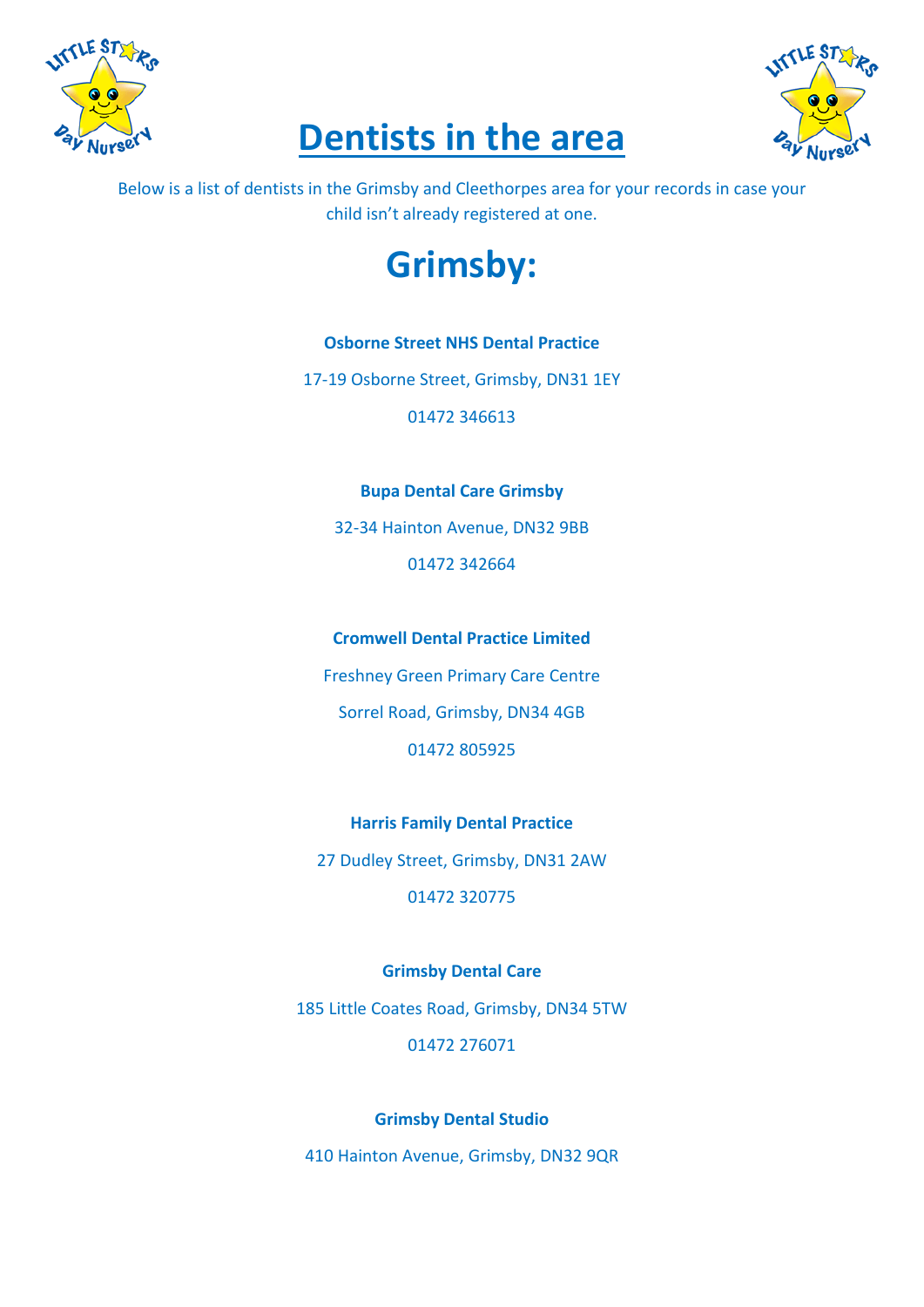



01472 343186

**Dentology Grimsby**

5,7 Hainton Avenue, Grimsby, DN32 9AS

01472 355603

## **Shakespeare House Dental Practice**

147 Welholme Road, Grimsby, DN32 9LR

01472 340908

### **Scartho Dental Practice**

1 Waltham Road, Scartho, Grimsby, DN33 2LY

01472 870105

### **Waltham Dental Practice**

10 New Road, Waltham, Grimsby

DN37 0EN

01472 824936

## **A C Dental Services**

143 Welholme Road, Grimsby

DN32 9LN

01472 359338

## **Smile Lincs**

34 Hainton Avenue, Grimsby DN32 9BB 01472 342664